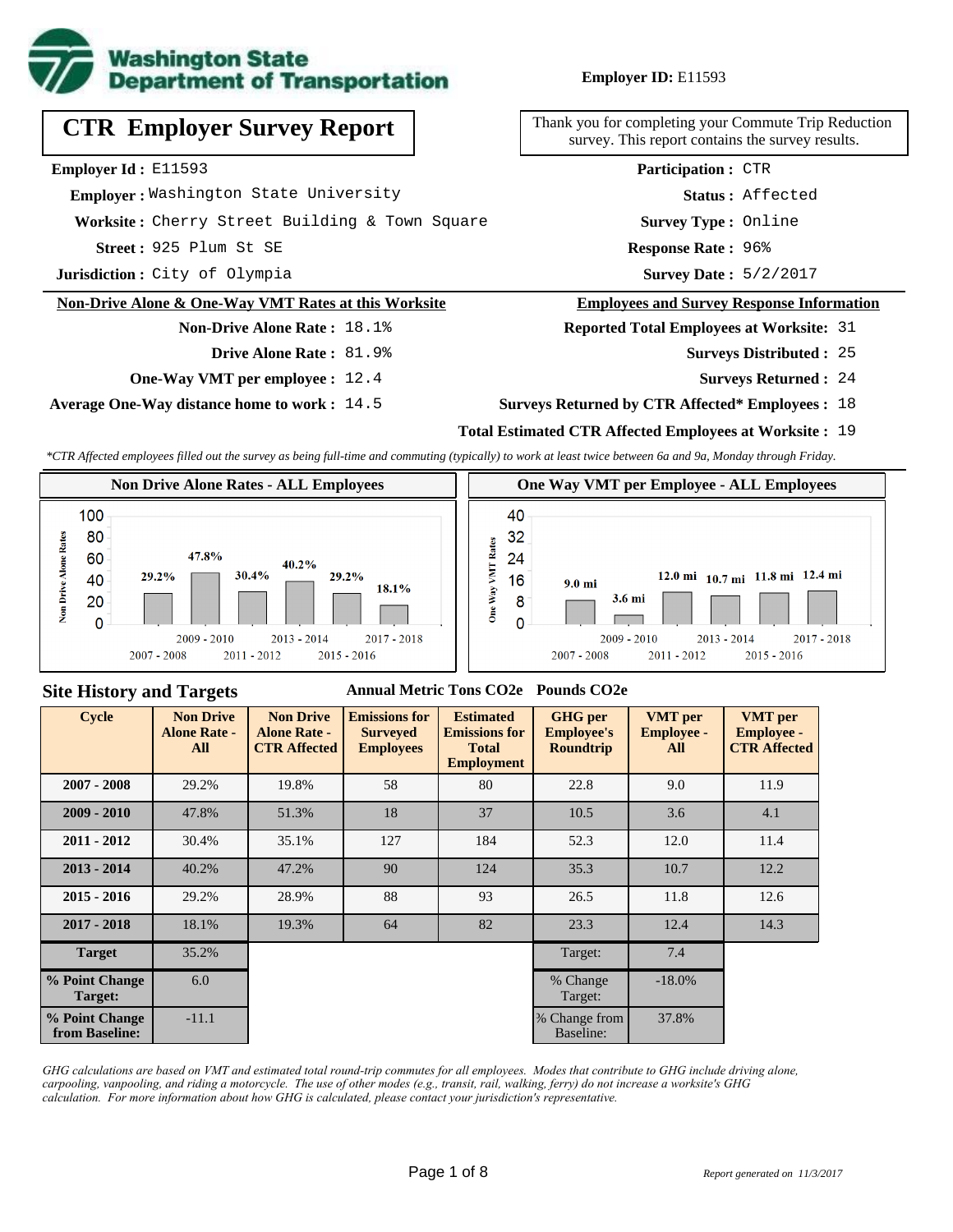# **Washington State<br>Department of Transportation**

## **Commute Trips By Mode - All Employees**

**Q.4: Last week, what type of transportation did you use each day to commute TO your usual work location? (Mode used for the longest distance.)**



|                                          | I his Survey    | <b>During I his</b><br><b>Survey</b> | <i><u><b>During</b></u></i><br><b>Previous</b><br><b>Survey</b> | This Mode at Least<br><b>Once During This</b><br><b>Survey</b> | Used This Mode at<br><b>Survey</b> | This Mode at Least Once<br><b>Least Once During This During Previous Survey</b> |
|------------------------------------------|-----------------|--------------------------------------|-----------------------------------------------------------------|----------------------------------------------------------------|------------------------------------|---------------------------------------------------------------------------------|
| Drive Alone *                            | 95              | 81.9%                                | 70.8%                                                           | 23                                                             | 95.8%                              | 86.5%                                                                           |
| Carpool <sup>*</sup>                     | $7\phantom{.0}$ | $6.0\%$                              | 6.7%                                                            | $\overline{2}$                                                 | 8.3%                               | 10.8%                                                                           |
| Vanpool                                  | $\overline{0}$  | $0.0\%$                              | $0.0\%$                                                         | $\boldsymbol{0}$                                               | 0.0%                               | $0.0\%$                                                                         |
| <b>Bus</b>                               | $\overline{2}$  | 1.7%                                 | 2.2%                                                            |                                                                | 4.2%                               | 5.4%                                                                            |
| Rail                                     | $\overline{0}$  | $0.0\%$                              | $0.0\%$                                                         | $\boldsymbol{0}$                                               | 0.0%                               | 0.0%                                                                            |
| <b>Bike</b>                              | $\overline{4}$  | 3.4%                                 | 3.9%                                                            | $\overline{2}$                                                 | 8.3%                               | 8.1%                                                                            |
| <b>Walk</b>                              | 1               | 0.9%                                 | 1.7%                                                            | 1                                                              | 4.2%                               | 5.4%                                                                            |
| <b>Telework</b>                          | 7               | 6.0%                                 | 12.4%                                                           | 6                                                              | 25.0%                              | 37.8%                                                                           |
| <b>CWW</b>                               | $\theta$        | $0.0\%$                              | $0.0\%$                                                         | $\overline{0}$                                                 | 0.0%                               | $0.0\%$                                                                         |
| <b>Boarded Ferry with</b><br>Car/Van/Bus | $\theta$        | $0.0\%$                              | 2.2%                                                            | $\boldsymbol{0}$                                               | 0.0%                               | 2.7%                                                                            |
| <b>Used Ferry As Walk</b><br>On          | $\Omega$        | $0.0\%$                              | $0.0\%$                                                         | $\boldsymbol{0}$                                               | $0.0\%$                            | 0.0%                                                                            |
| <b>Other</b>                             | $\Omega$        | $0.0\%$                              | $0.0\%$                                                         | $\overline{0}$                                                 | $0.0\%$                            | $0.0\%$                                                                         |

*\* Motorcycle-1 is now included in Drive Alone and Motorcycle-2 is included in Carpool. Information about these trips is still available by request.*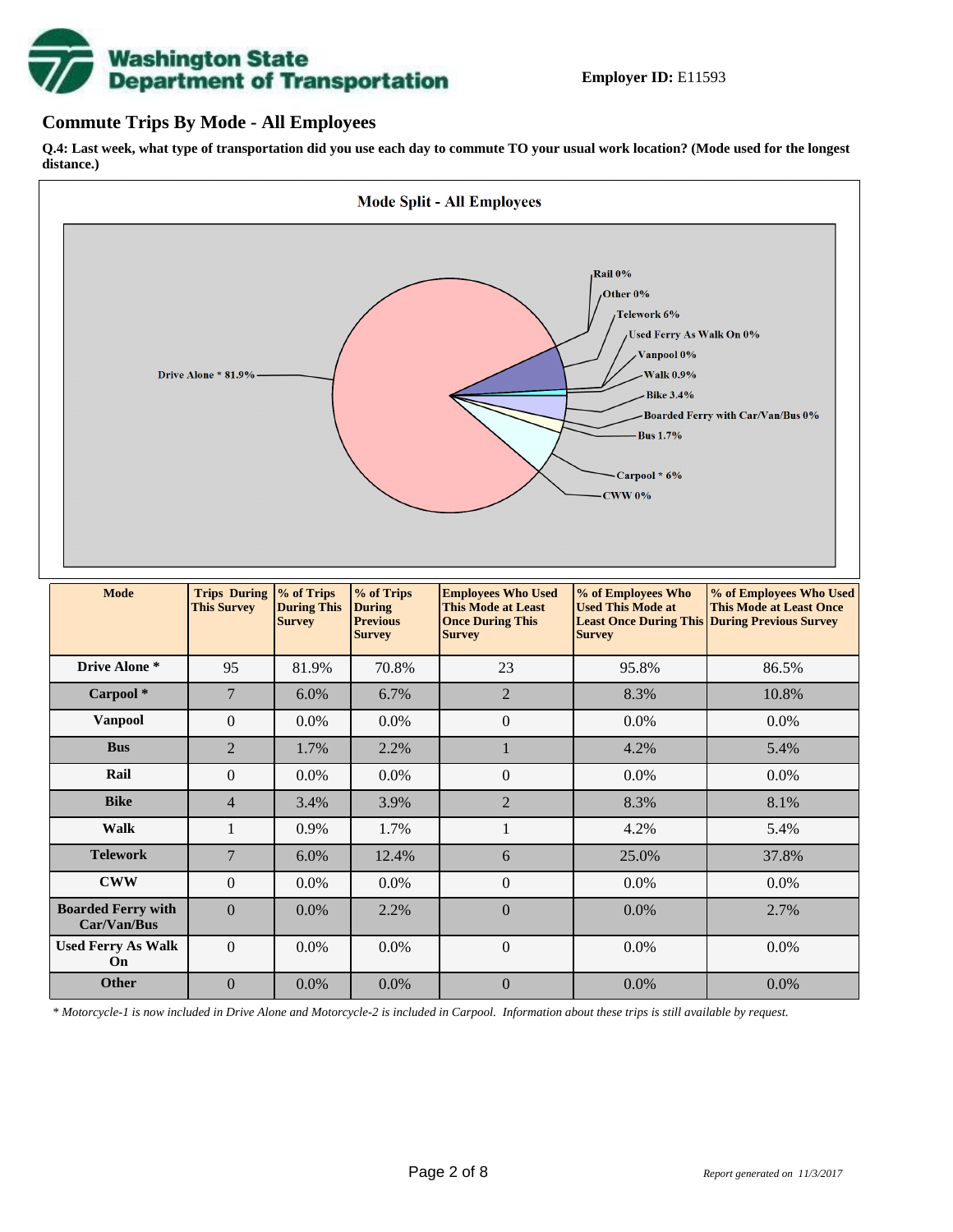

## **Commute Trips By Mode - Affected Employees**

**Q.4: Last week, what type of transportation did you use each day to commute TO your usual work location? (Mode used for the longest distance.)**



*\* Motorcycle-1 is now included in Drive Alone and Motorcycle-2 is included in Carpool. Information about these trips is still available by request.*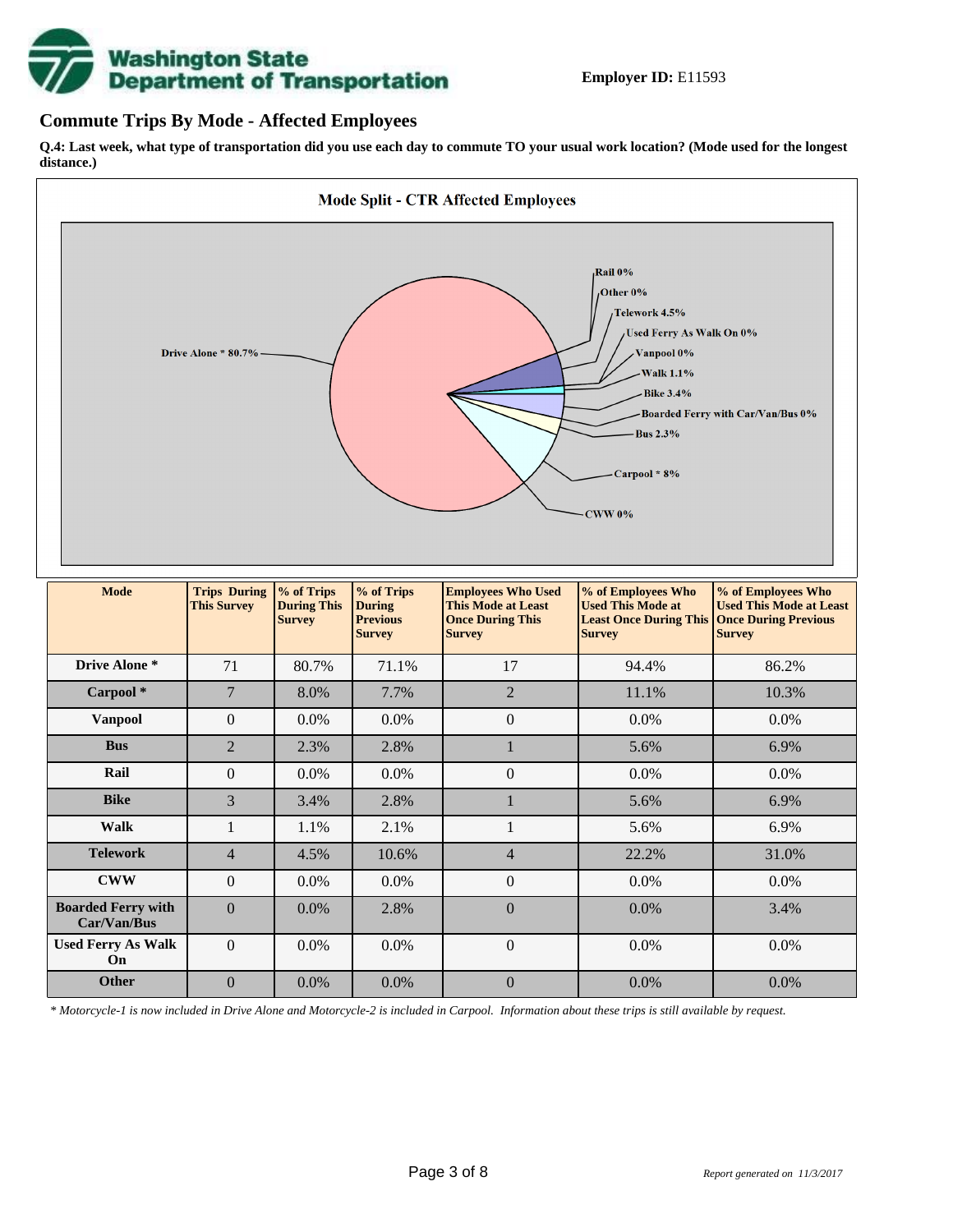

# **Alternative Modes - Number of Employees Who Used a Non-Drive Alone Mode:**

| <b>Non-Drive Alone</b><br><b>Number Of Days</b> | <b>Exactly this # of</b><br><b>Employees</b> | <b>Exactly this % of</b><br><b>Employees</b> | At least # of<br><b>Employees</b> | At least % of<br>employees |  |
|-------------------------------------------------|----------------------------------------------|----------------------------------------------|-----------------------------------|----------------------------|--|
| 0 Day                                           | 13                                           | 54%                                          | 24                                | 100%                       |  |
| 1 Days                                          | 6                                            | 25%                                          | 11                                | 46%                        |  |
| 2 Days                                          | $\overline{c}$                               | 8%                                           | 5                                 | 21%                        |  |
| 3 Days                                          | $\overline{2}$                               | 8%                                           | 3                                 | 13%                        |  |
| 4 Days                                          | $\Omega$                                     | 0%                                           |                                   | 4%                         |  |
| 5 Days                                          |                                              | 4%                                           |                                   | 4%                         |  |
| <b>6 or More Days</b>                           | $\theta$                                     | 0%                                           | $\Omega$                          | 0%                         |  |

## **Count by Occupancy of Carpools and Vanpools**

**Q.4 If you used a carpool or vanpool as part of your commute, how many people (age 16 or older) are usually in the vehicle?**

| <b>Ridesharing Occupancy</b> | <b>Mode</b> | <b>Response Count</b> |
|------------------------------|-------------|-----------------------|
| $2*$                         | Carpool     | 7                     |
| 3                            | Carpool     | $\boldsymbol{0}$      |
| 4                            | Carpool     | $\theta$              |
| 5                            | Carpool     | $\overline{0}$        |
| >5                           | Carpool     | $\overline{0}$        |
| $<$ 5                        | Vanpool     | $\overline{0}$        |
| 5                            | Vanpool     | $\overline{0}$        |
| 6                            | Vanpool     | $\boldsymbol{0}$      |
| 7                            | Vanpool     | $\overline{0}$        |
| 8                            | Vanpool     | $\overline{0}$        |
| 9                            | Vanpool     | $\overline{0}$        |
| 10                           | Vanpool     | $\overline{0}$        |
| 11                           | Vanpool     | $\overline{0}$        |
| 12                           | Vanpool     | $\boldsymbol{0}$      |
| 13                           | Vanpool     | $\boldsymbol{0}$      |
| 14                           | Vanpool     | $\overline{0}$        |
| >14                          | Vanpool     | $\boldsymbol{0}$      |

\* Motorcycle-2 counted with Carpool-2 for this table.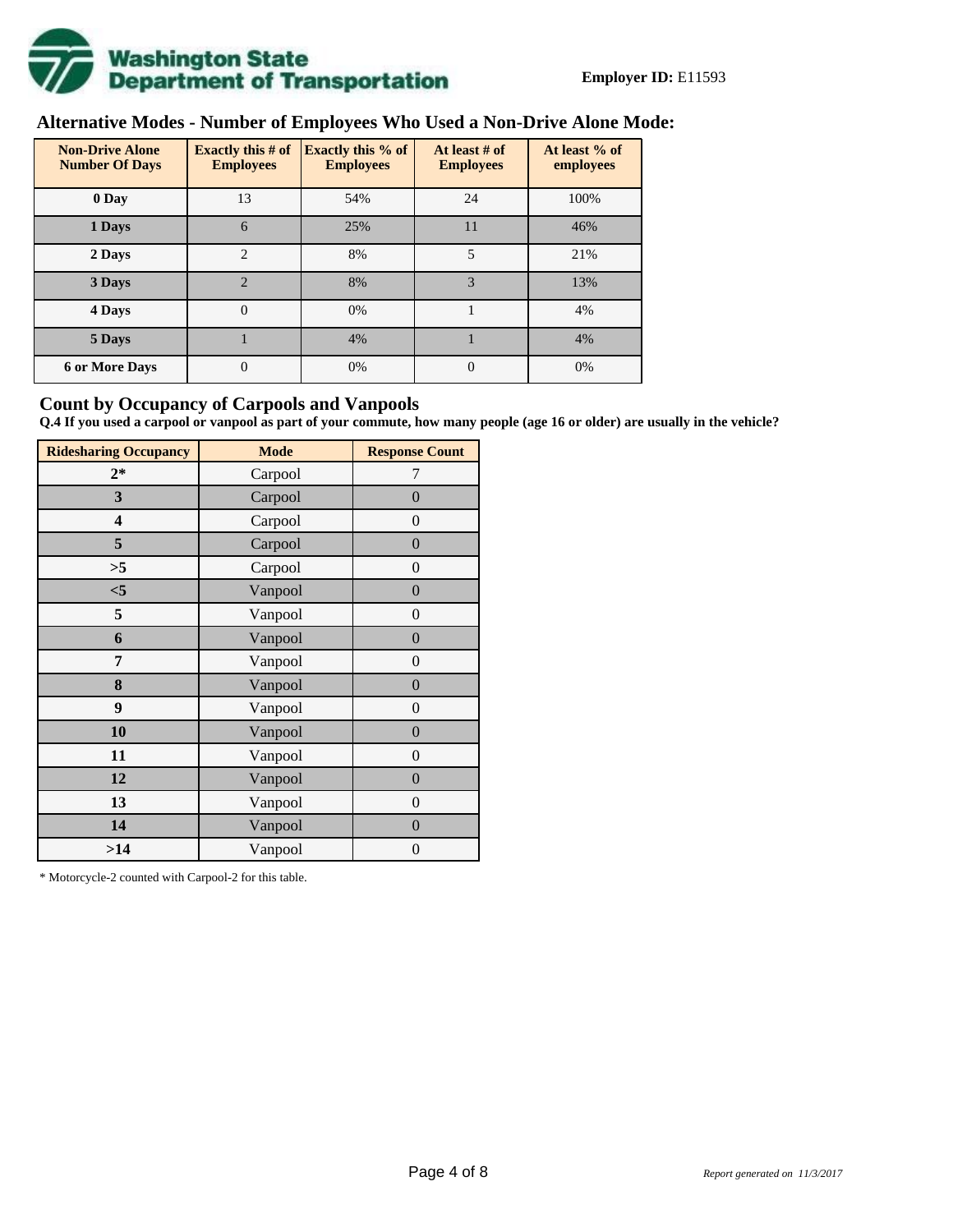

# **Reported Work Schedule - All Employees**

**Q.8 Which of the following best describes your work schedule?**

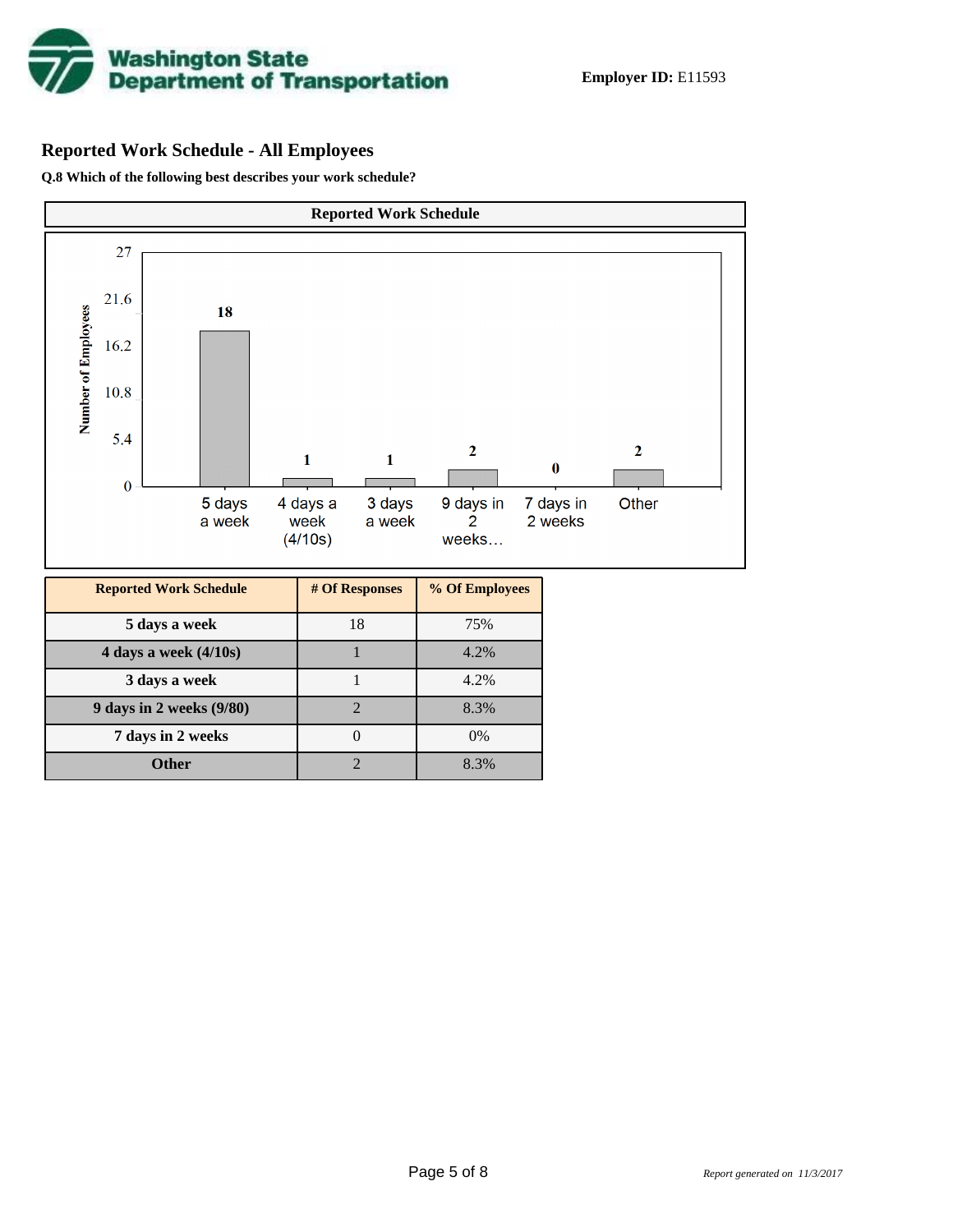

# **Parking and Telework**

**Q.9: On the most recent day that you drove alone to work, did you pay to park? (Mark "yes" if you paid that day, if you prepaid, if you are billed later, or if the cost of parking is deducted from your paycheck.)**



**Q.10: How many days do you typically telework?**

| <b>Telework Frequency</b>           | # of Responses | % of Responses |
|-------------------------------------|----------------|----------------|
| No Answer/Blank                     |                | 4.2%           |
| I don't telework                    |                | 16.7%          |
| Occasionally, on an as-needed basis | 13             | 54.2%          |
| 1-2 days/month                      | $\mathcal{D}$  | 8.3%           |
| 1 day/week                          |                | 16.7%          |
| 2 days/week                         |                | 0.0%           |
| 3 days/week                         |                | $0.0\%$        |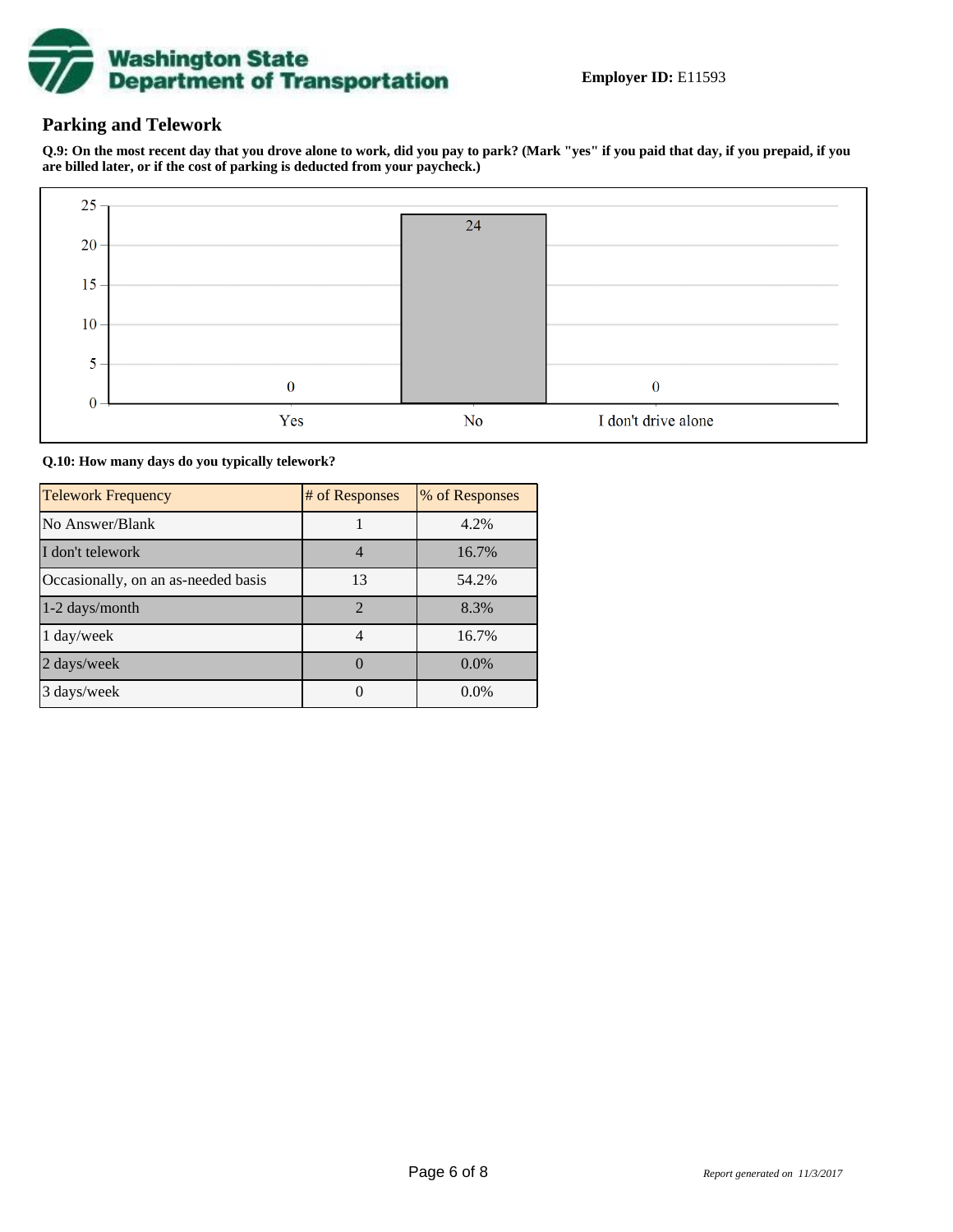

# **Reasons for driving alone to work/not driving alone to work**

**Q11. When you do not drive alone to work, what are the three most important reasons?**

| <b>Question Text</b>                                           | # of Responses | % of Responses |
|----------------------------------------------------------------|----------------|----------------|
| I have the option of teleworking                               | 12             | 25.5%          |
| Environmental and community benefits                           | 11             | 23.4%          |
| Personal health or well-being                                  | 9              | 19.1%          |
| Other                                                          | 5              | 10.6%          |
| To save money                                                  | $\overline{4}$ | 8.5%           |
| Cost of parking or lack of parking                             | 3              | 6.4%           |
| Free or subsidized bus, train, vanpool pass or fare benefit    | 1              | 2.1%           |
| Driving myself is not an option                                |                | 2.1%           |
| I receive a financial incentive for giving up my parking space | $\mathbf{1}$   | 2.1%           |
| Financial incentives for carpooling, bicycling or walking.     | $\Omega$       | $0.0\%$        |
| To save time using the HOV lane                                | $\Omega$       | 0.0%           |
| Emergency ride home is provided                                | $\Omega$       | 0.0%           |
| Preferred/reserved carpool/vanpool parking is provided         | $\Omega$       | $0.0\%$        |

#### **Q12. When you drive alone to work, what are the three most important reasons?**

| <b>Question Text</b>                                      | # of Responses | % of Responses |
|-----------------------------------------------------------|----------------|----------------|
| I like the convenience of having my car                   | 15             | 26.3%          |
| Riding the bus or train is inconvenient or takes too long | 13             | 22.8%          |
| Family care or similar obligations                        | 11             | 19.3%          |
| <b>Other</b>                                              | 7              | 12.3%          |
| My job requires me to use my car for work                 | 5              | 8.8%           |
| My commute distance is too short                          | $\overline{4}$ | 7.0%           |
| Bicycling or walking isn't safe                           | $\mathfrak{D}$ | 3.5%           |
| I need more information on alternative modes              | $\Omega$       | $0.0\%$        |
| There isn't any secure or covered bicycle parking         | 0              | $0.0\%$        |